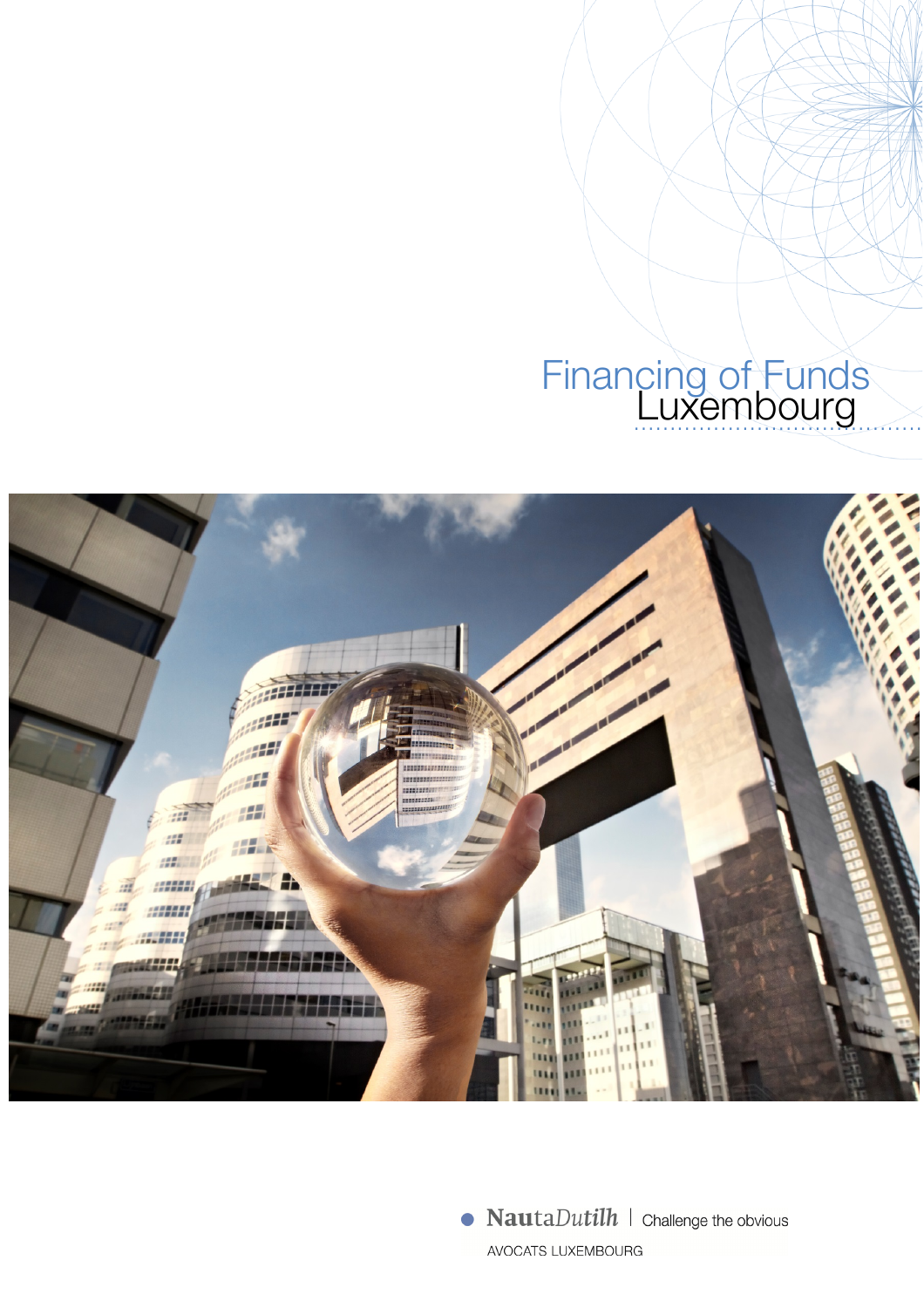

#### www.nautadutilh.com

This publication contains general information on current and upcoming legal issues and is not intended to be comprehensive or to constitute legal advice. It does not create a lawyer-client relationship. No rights whatsoever can be derived from this publication. NautaDutilh Avocats Luxembourg S.à r.l. is not liable for any damage which may arise as a result of any incorrectness or incompleteness of the information included in this publication. This publication does not suggest that NautaDutilh Avocats Luxembourg S.à r.l. or any of its lawyers are practising law of any jurisdiction other than Luxembourg. Should you require any legal assistance regarding any of the topics addressed herein, please contact NautaDutilh Avocats Luxembourg S.à r.l.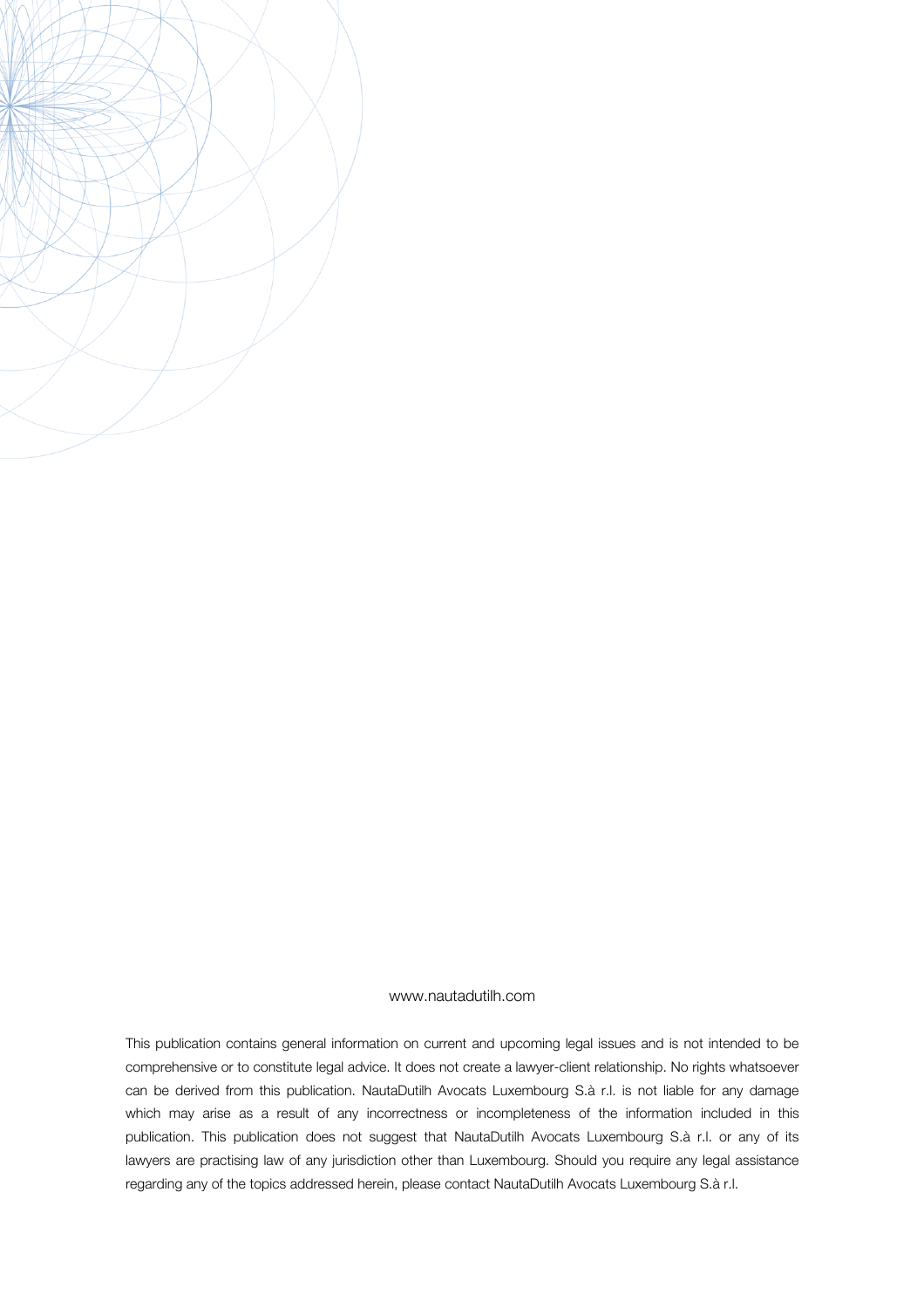## Table of<br>Contents

| 5. Enhanced control of depositaries: a major concern for pledgees? 8 |  |
|----------------------------------------------------------------------|--|
|                                                                      |  |
|                                                                      |  |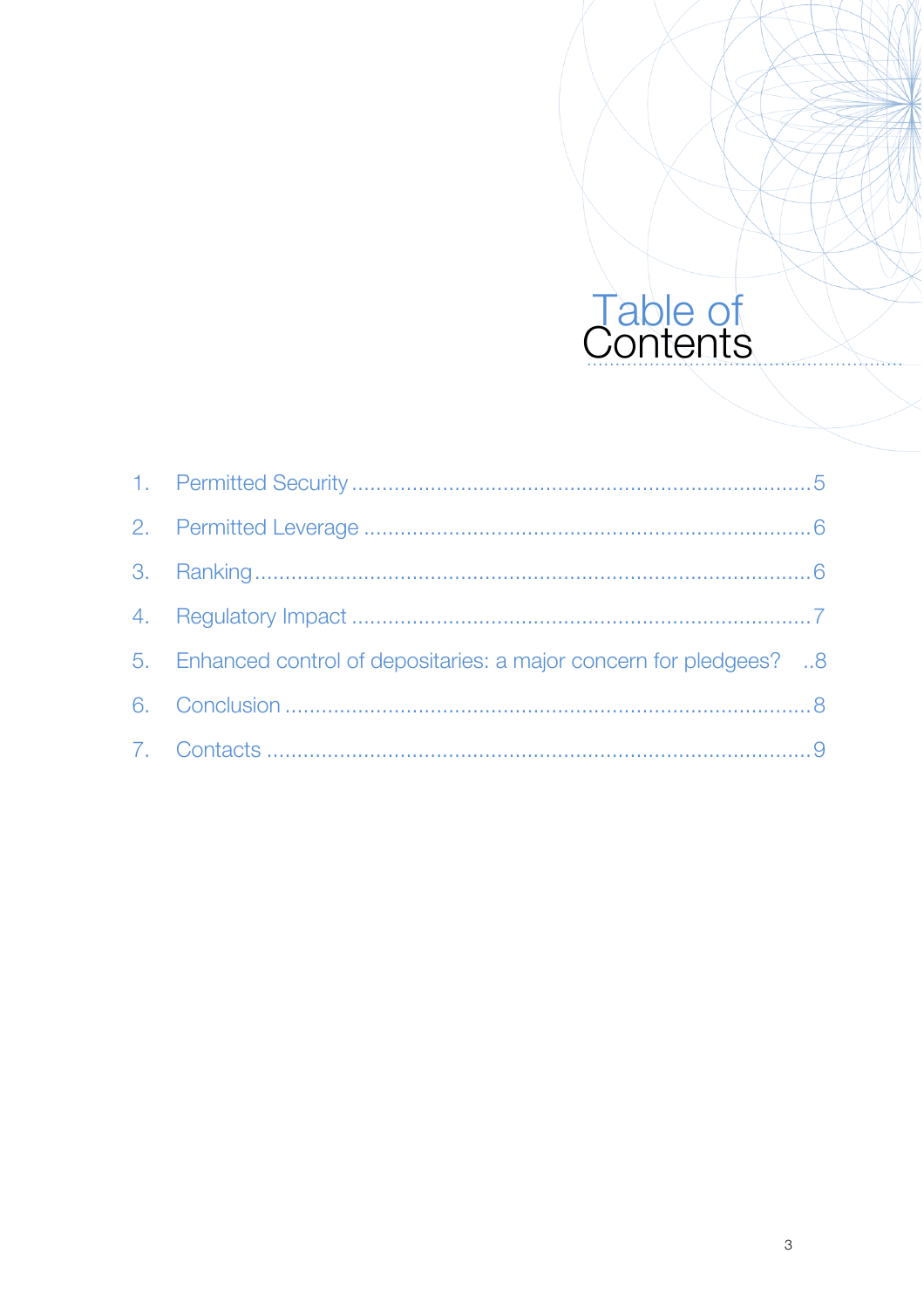What bankers and alternative investment fund managers should know about financing of Luxembourg alternative investment funds and Luxembourg regulated funds in general

The typical decisions banks and alternative investment fund managers (each an "AIFM") must make when liabilities need to be secured by a collateral relate to aspects such as personal guarantee versus pledge or level of security taking. In addition, the following points need to be considered if the guarantor/pledgor is a regulated fund and/or an alternative investment fund (each an "AIF").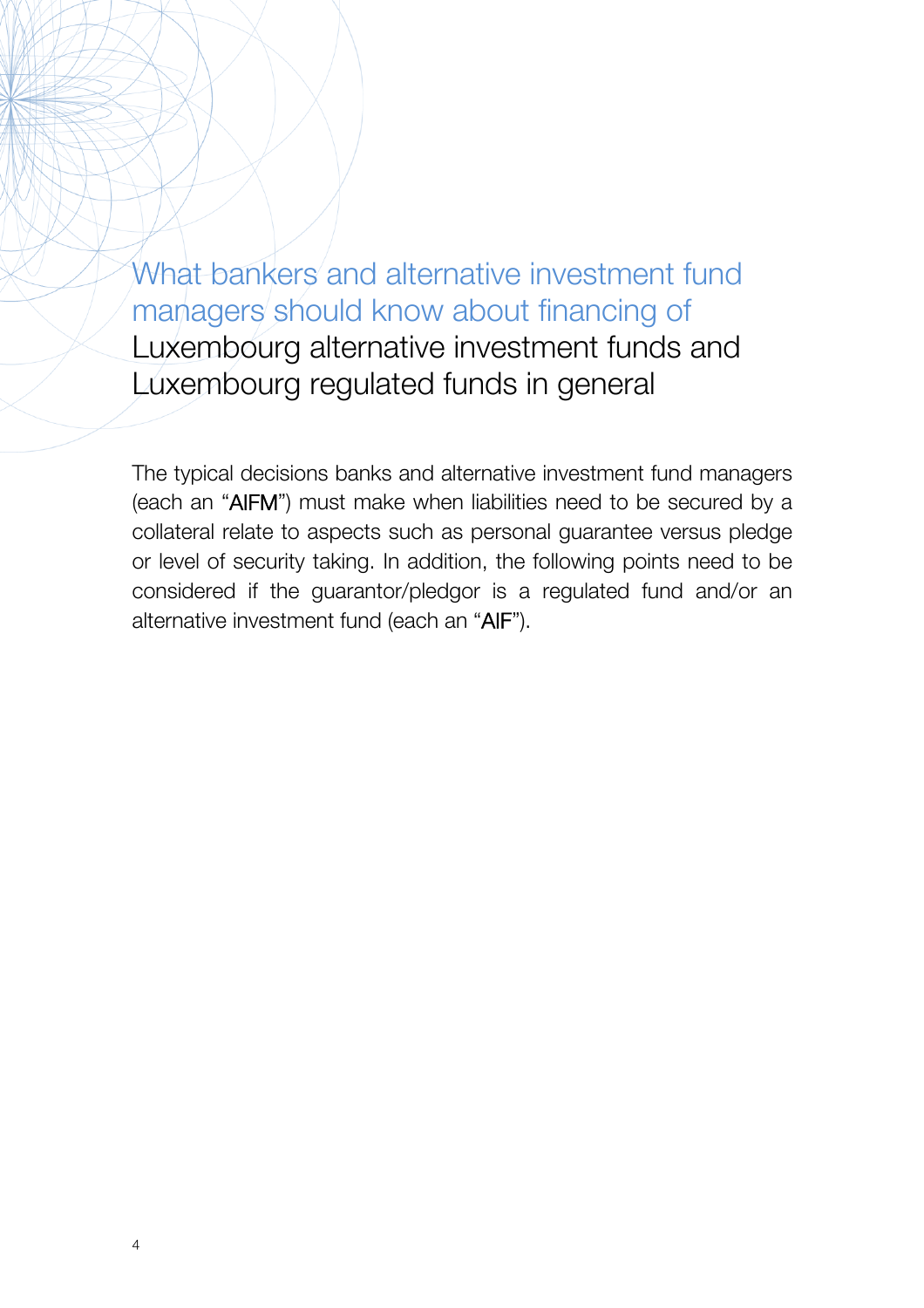#### 1. Permitted Security

Generally, regulated funds (*i.e.* a specialised investment fund (the "SIF"), an undertaking for collective investment subject to the Part II of the UCI law (the "**Part II Fund**") or an investment company with risk capital (the "SICAR")) and/or AIFs may secure their liabilities by granting a security right over their assets. Banks as security takers prefer to use financial collateral arrangements under the Luxembourg Collateral Act to achieve this. A major advantage of the Collateral Act is that it offers insolvency remoteness. This means that a security right does not run any risk of being invalidated by an insolvency official, even if it has been granted during the hardening period. A financial collateral arrangement is effective following minimal formalities. It can be enforced without any prior court order.

The type of security or the ability to grant such security may be limited by the corporate documents of the relevant entity and/or the law applicable to such entity.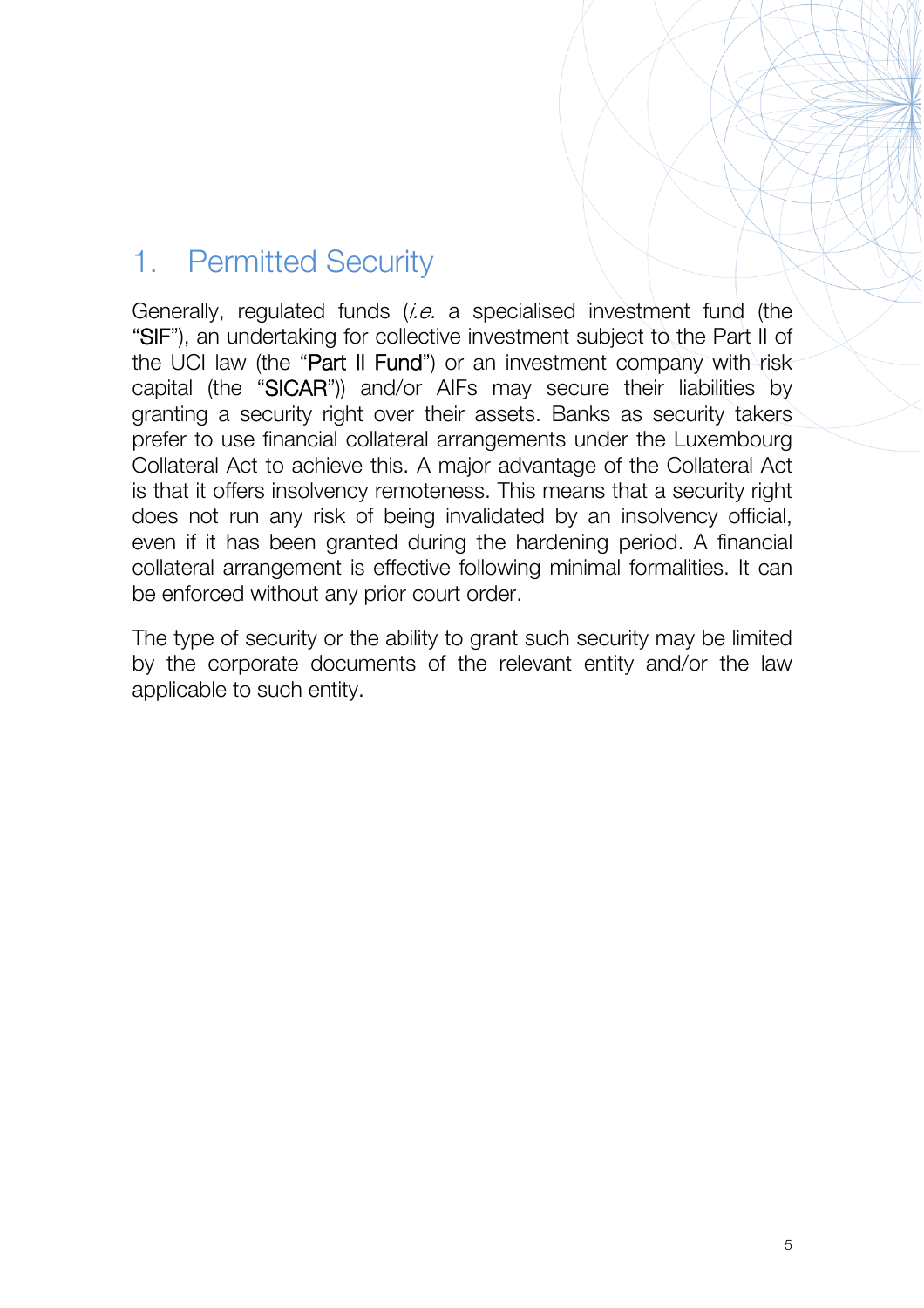#### 2. Permitted Leverage

The permitted leverage of AIFs will depend not only on applicable fund/fund manager regulations and regulatory practice but also on any borrowing restrictions embedded in its fund documents, including the fund prospectus / private placement memorandum (the "PPM").

Given the many types of regulated funds and AIFs existing under Luxembourg law, leverage restrictions may vary for each regulated fund, typically going from 25% up to 75% of the fund's net asset value.

As lenders cannot be sure about the AIF's current debt commitments, they will usually ask for a confirmation on the level of undertakings/outstandings.

If several compartments are set-up within one fund/AIF, a loan taken by one compartment does not in principle trigger cross-obligations towards any other compartment of the same umbrella fund/AIF. Luxembourg law indeed provides for the possibility to ring-fence the assets and liabilities of the umbrella's various compartments so that the creditors of another compartment may not have any recourse against the assets of the relevant compartment to which a loan is granted. Therefore, permitted leverage is usually measured at compartment level.

#### 3. Ranking

Where banks, acting as pledgees, benefit from a collateral, they will rank ahead of the fund/AIF's limited partners/shareholders. The investors' attention to this fact is in principle drawn in the PPM prior their making a decision to subscribe to interests/shares in a fund/AIF (or compartment thereof).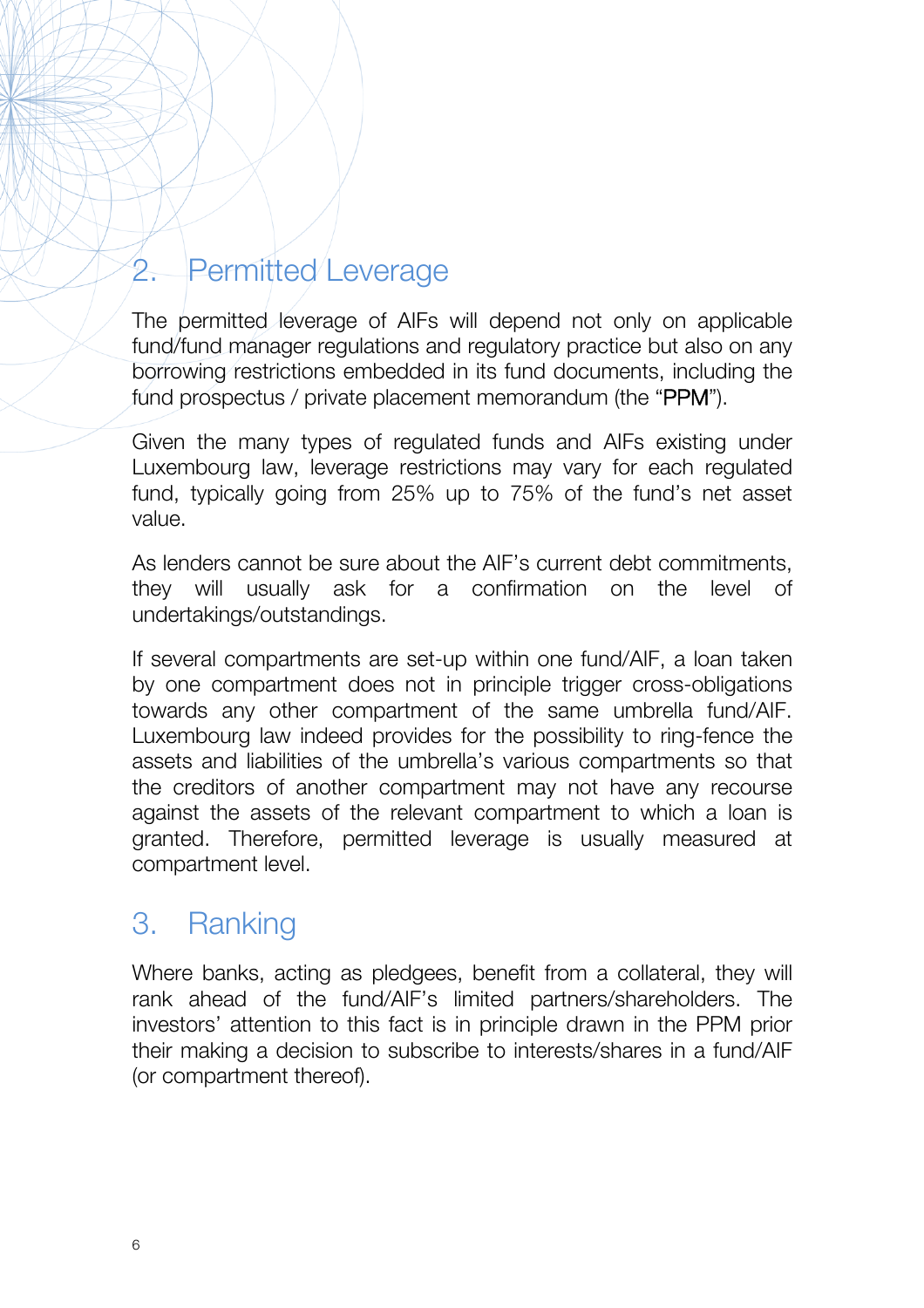#### 4. Regulatory Impact

An AIFM managing one or more AIFs, one of which (including a compartment thereof) having entered into a loan financing agreement with a bank, or providing a security in favour of the bank in relation to a loan granted to an affiliate or target, will be subject to the full scope of the alternative investment fund manager Directive and related implementing measures (the "AIFMD") from a lower threshold of assets under management (i.e. EUR 100 million instead of EUR 500 million (for unleveraged AIFs with no redemption right during 5 years following subscription)).

Furthermore, bridge facilities may, subject to a couple of criteria, be excluded from the leverage notion so that the higher threshold may apply.

Therefore, deciding on type and level of leverage may be of strategic importance for smaller AIFMs not only from a performance standpoint but also from a regulatory angle.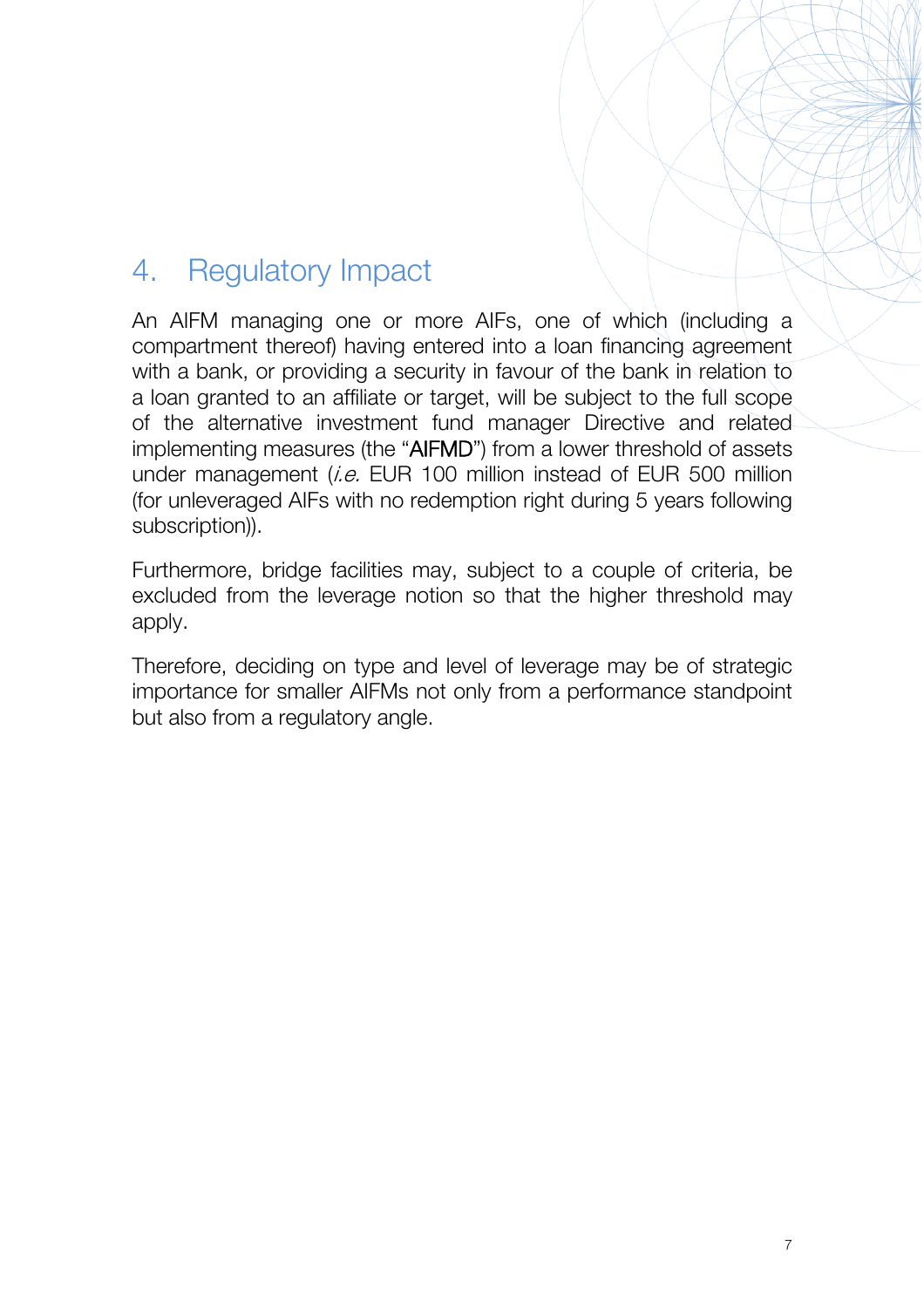#### 5. Enhanced control of depositaries: a major concern for pledgees?

Under the AIFMD (as implemented in Luxembourg), AIF's financial instruments must be held in custody with a Luxembourg-based depositary. The safe-keeping obligations of the depositary may raise a concern for pledgees desirous to keep a maximum of control over the secured assets. Assets which are not financial instruments shall remain under the depositary's control based on ownership verifications and adequate record keeping.

Therefore, the content of the pledge agreement and the depositary agreement must be aligned and solutions on minimising the potential negative impact of control of the depositary for the pledgee are to be negotiated on a transaction-per-transaction basis.

#### 6. Conclusion

The setting-up of parallel financing in addition to equity injections requires adequate legal structuring and the consideration of securities and regulatory laws aspects.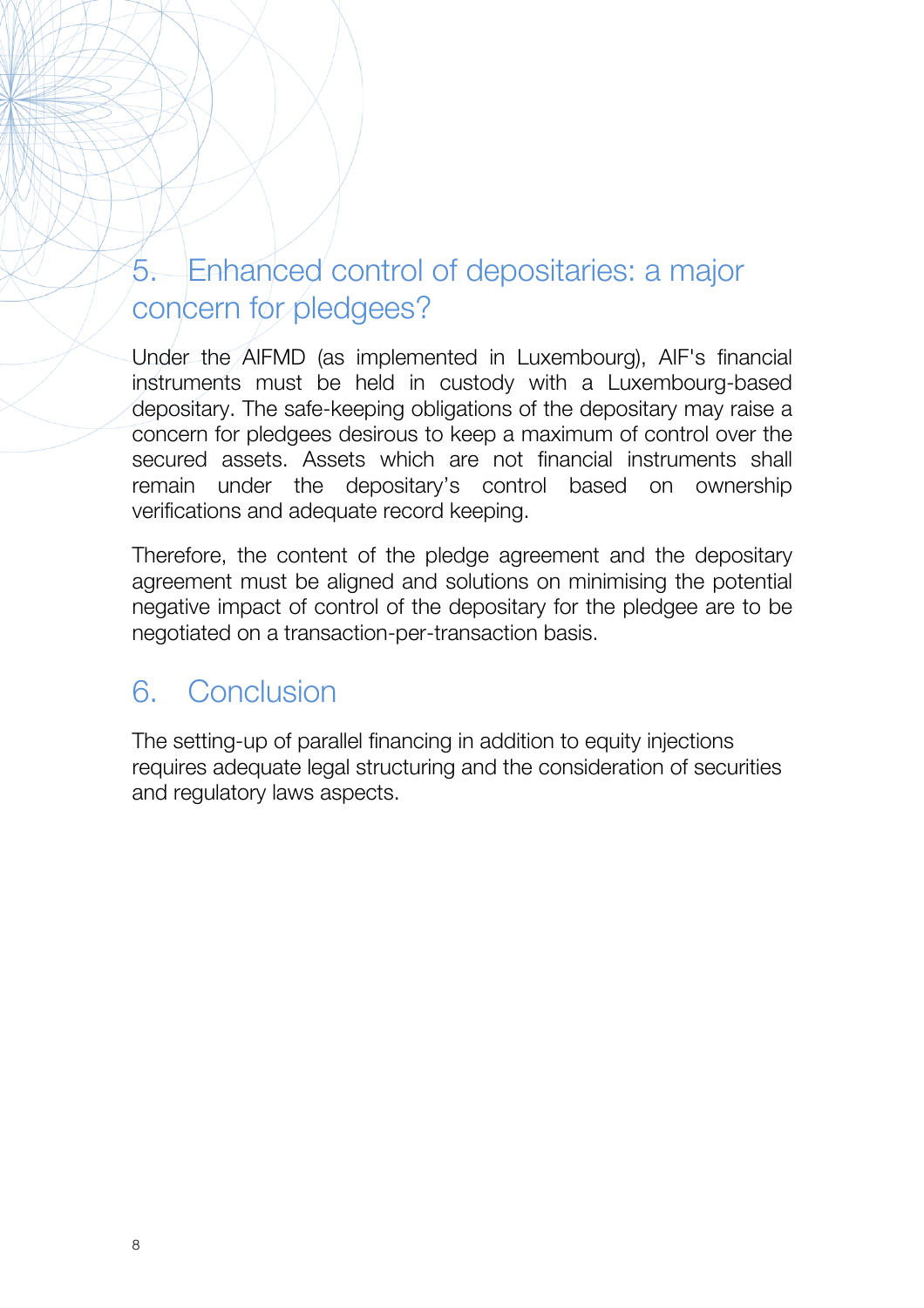#### 7. Contacts

For any questions, please contact us at NautaDutilh Avocats Luxembourg S.à r.l., we are pleased to assist you.



Josée Weydert Banking & Finance Partner T. + 352 26 12 29 97 E. josee.weydert@nautadutilh.com



Ezechiel Havrenne Investment Funds Partner T. + 352 26 12 29 7409 E. ezechiel.havrenne@nautadutilh.com



Jad Nader Banking & Finance Counsel T. + 352 26 12 29 63 E. jad.nader@nautadutilh.com